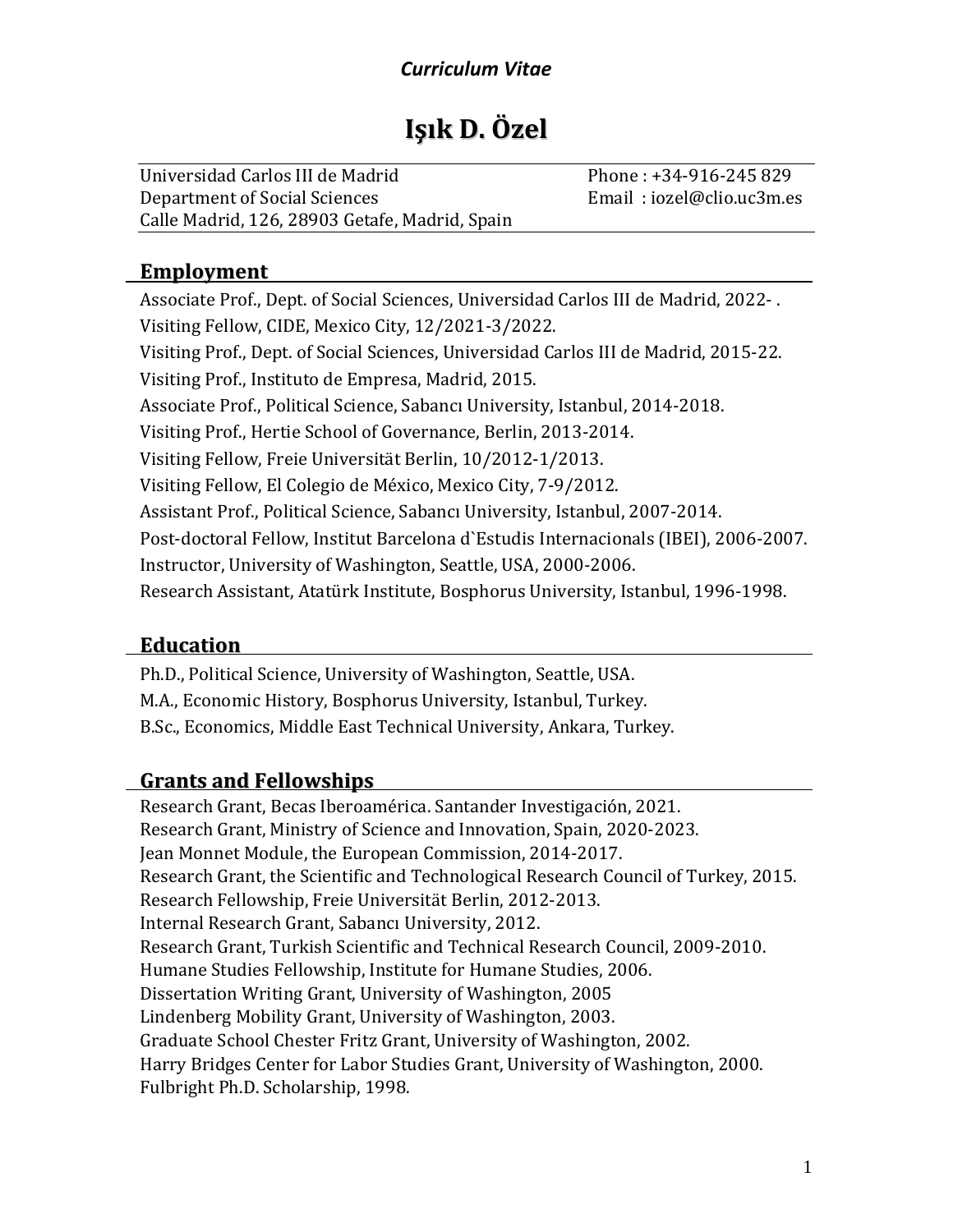#### **Research Interests**

| Fields    | : Comparative political economy                                                                                                                         |
|-----------|---------------------------------------------------------------------------------------------------------------------------------------------------------|
| Interests | : Politics of institutional change; education and skills; regulatory<br>politics; authoritarian politics, Latin America, Southern Europe and<br>Turkey. |

### **Ongoing Projects**

- o 'Demand for education: Determinants of Preferences and Choice,' funded by the Spanish Ministry of Science and Innovation (PID2019-111511GB-I00, Principle investigator)
- $\circ$  Politics of Skills and Vocational Education and Training in Spain and selected Latin American countries, funded by Santander Investigación, Becas Iberoamérica.

# **Publications**

- 'Politics of Delegated Governance: Reforming Vocational Education and Training,' *Socio-Economic Review*, published online 15/11/2021 [\(https://doi.org/10.1093/ser/mwab053\)](https://doi.org/10.1093/ser/mwab053).
- 'Market Integration and Transformation of Business Politics: Diverging Trajectories of Corporatisms in Mexico and Turkey,' *Socio-Economic Review*, vol.19, no.1, pp. 219–245, 2021.
- 'Decoupling Trends: Drivers of Agency Independence in Telecommunications, An Analysis of High and Middle-Income Countries,' *Regulation & Governance*, vol.15, no.1, pp.32-62 (with Asli Unan), 2021.
- 'Varieties of Regulatory Welfare Regimes in Middle-Income Countries: A Comparative Analysis of Brazil, Mexico and Turkey,' *The Annals of the American Academy of Political and Social Science*, vol.691, no.1, pp.223-242 (with Salvador Parrado), 2020.
- 'Political Consequences of Welfare Regimes: Social Assistance and Support for Presidentialism in Turkey,' *South European Society and Politics*, vol.24, no.4, pp. 485-511 (with Kerem Yıldırım), 2019.
- 'When Politics Gets in the Way: Domestic Coalitions and the Making of Skill Systems,' *Review of International Political Economy,* vol.5, no.3, pp.340-363 (with Merve Sancak), 2018.
- 'From a Rising Star to a Fragile Market Trapped in Middle-Income: An Overview of the Turkish Economy,' *CESIfo Forum*, Ifo Institute, Center for Economic Studies, vol.17, no.2, pp.5-11, 2016.
- *State-Business Alliances and Economic Development: Turkey, Mexico and North Africa*, London and New York: Routledge, 2015.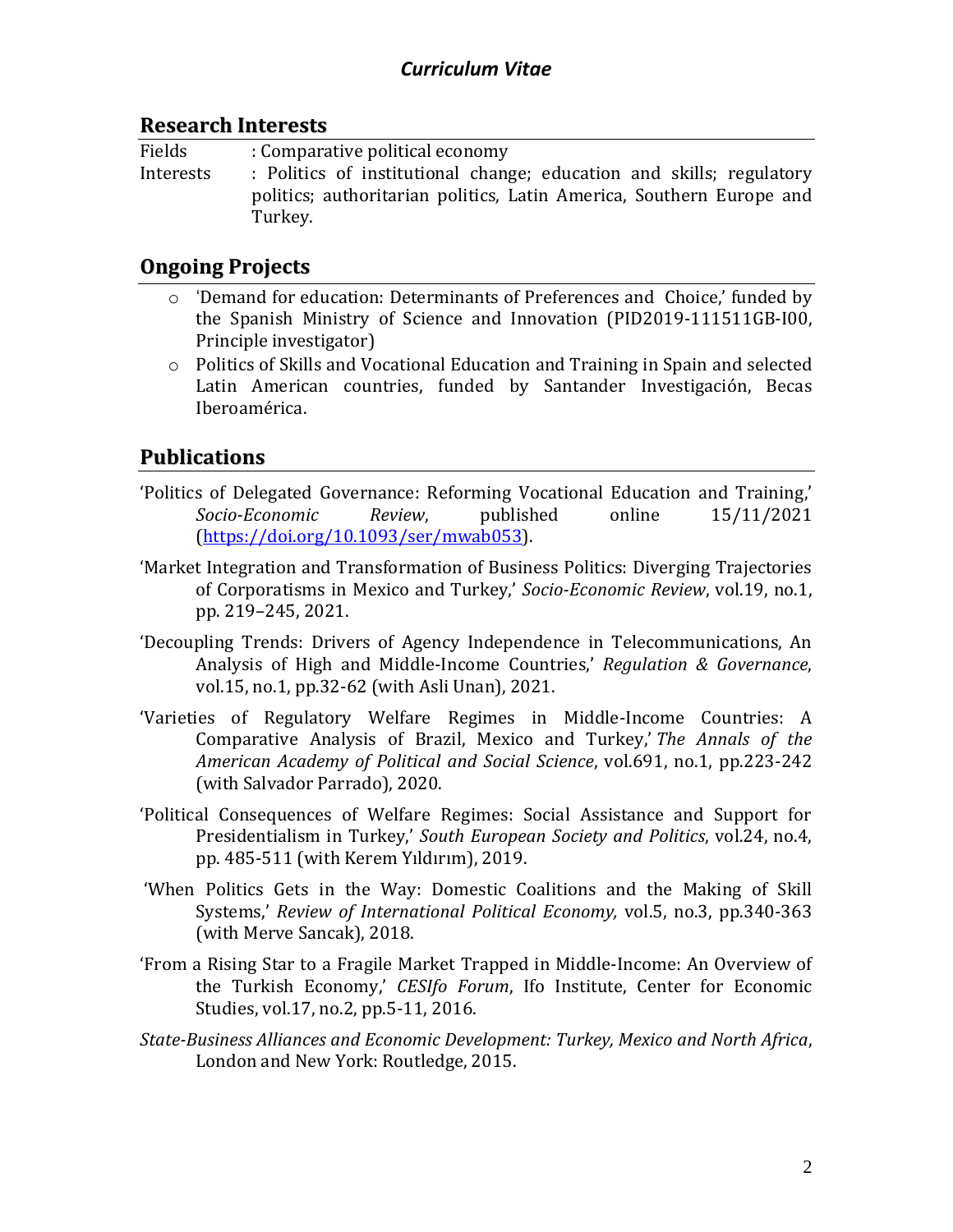- 'Reverting Structural Reforms in Turkey: Towards an Illiberal Economic Governance?' *Global Turkey in Europe*, Instituto Affari Internazionali, 2015.
- '*Yeni Anayasa'ya Doğru: Kurumsal Reform ve Demokrasi Kültürünün Gelişimi [Towards a New Constitution: Institutional Reform and the Development of Democratic Culture*], Istanbul: TÜRKONFED, 2015 (co-authored with F. Keyman, B. Ağırdır, S. Aydın-Düzgit and Ö. Kemahlıoğlu).
- 'Accountability of the IRAs in Turkey, A Cross-Sectoral Comparison', in Bianculli, Andrea C., Xavier [Fernández](http://www.palgrave.com/authors/author-detail/Xavier-Fern%C3%A1ndeziMar%C3%ADn/46016)-i-Marín and [Jacint Jordana](http://www.palgrave.com/authors/author-detail/Jacint-Jordana/46014) (eds.), *Accountability and Regulatory Governance, Audiences, Controls and Responsibilities in the Politics of Regulation,* London and New York: Palgrave Macmillan, 2015, pp.166-188.
- 'Emerging, Hybrid and Illiberal: the Turkish Variety of Capitalism', in Becker, Uwe (ed.), *The BRICs and Emerging Economies in Comparative Perspective*, Political Economy, Liberalisation and Institutional Change, London and New York: Routledge, 2014, pp.167-187.
- 'Differential Europe within a Nation: Europeanization of Regulation across Policy Areas,' *Journal of European Public Policy*, 2013, vol. 20, no. 5, pp.741-759.
- 'Is It None of Their Business? Business and Democratization, the Case of Turkey,' *Democratization*, 2013, vol. 20, no.6, pp.1081-1116.
- 'Regional Blocs, Transnational Actors and Interest Mediation, the Cases of Mexico and Turkey', Working Paper, KFG Transformative Power of Europe, 2013, No.53.
- 'Karşılaştırmalı Ekonomi Politik' [Comparative Political Economy'], in Sayarı, S. and H. Dikici-Bilgin (eds.) *Karşılaştırmalı Siyaset: Temel Konular ve Yaklaşımlar, [Comparative Politics: Major Themes and Approaches*], Bilgi University, 2013, pp.209-235.
- 'Krize krizlerle hazırlanmak: Meksika ekonomisinde süreklilik ve dönüşüm,' [Warming-up for the Crisis by the Crises: Continuity and Transformation in the Mexican Economy], Şenses, F., Öniş, Z. and Bakır, C. (eds.), *Küresel Kriz ve Yeni Ekonomik Düzen* [*The Global Economic Crisis and the New World Order*], Istanbul: İletişim, 2013, pp.335-360.
- 'The Politics of De-delegation: Regulatory (in)dependence in Turkey,' *Regulation & Governance*, 2012, vol. 6, no.1, pp.119-129.
- 'Emerging and Hybrid: the Cases of Turkish and Brazilian Market Economies,' *Desenvolvimento em Debate*, 2011, Vol. 1, No. 3, pp.65-95.
- 'Regulatory Diffusion in Turkey: A Cross-Sectoral Assessment' (with İzak Atiyas) in T. Çetin and F. Oğuz, eds., *The Political Economy of Regulation in Turkey*, Springer, 2011, pp.51-74.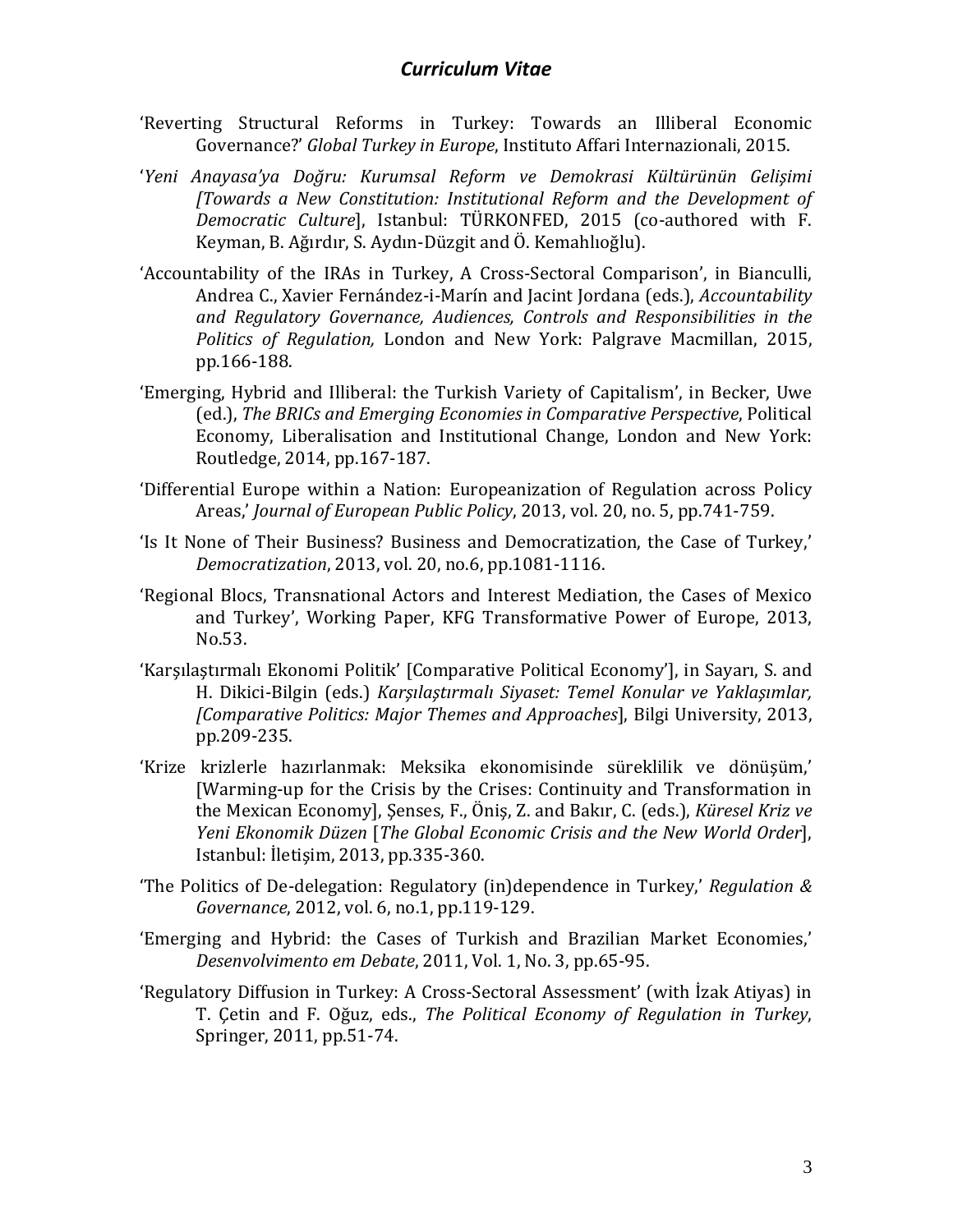- 'Meeting at the Market: Turkey and the Central and Eastern Europe,' in K. Zukorwska, ed., *Transformation in Poland and Southeastern Mediterranean Countries*, University of Lodz: Ibidem, 2010, pp.220-243.
- 'Economic Development,' in G.T. Kurian (ed.) *The Encyclopedia of Political Science,* Washington D.C.: CQ Press, 2011, Vol. 2, pp. 416-420.
- 'United We Restrain, Divided We Rule: Neoliberal Reforms and Labor Unions in Turkey and Mexico' (with Başak Kuş), *European Journal of Turkish Studies*, Vol 11, Fall 2010.
- 'Islamic Capital and Political Islam in Turkey,' Haynes, Jeffrey ed. *Religion and Politics in Europe, the Middle East and North Africa*, London and New York: Routledge, 2010, pp.139-161.
- 'Women Journalists in Turkey,' *Encyclopedia of Women & Islamic Cultures*, Vol. 9, pp.180-181, Leiden, Netherlands: Brill, 2007.
- 'Beyond the Orthodox Paradox: The Break-up of State-Business Coalitions in Turkey in the 1980s,' *Journal of International Affairs*, vol.57, no.1, Fall 2003, pp.97- 112.
- 'An Evaluation of the Economic Performance of Turkey in the 1930s based on Late-Ottoman Economy,' *New Perspectives on Turkey*, vol.23, Fall 2000, pp.125- 146.
- 'Turkish Economy, from the Empire to the Republic,' (with Şevket Pamuk) in M. Sönmez, ed., *75 Yilda Paranin Seruveni* [*The Venture of Money during 75 Years of the Turkish Republic]*, Istanbul: Turkish Economic and Social History Foundation, 1998, pp. 83-90.
- 'The Women's Movement in the Ottoman Empire during the Young Turk Revolution,' *Toplumsal Tarih*, vol. 7, no. 39, pp-46-52, Istanbul: March 1997.
- 'Women in the 1930s Istanbul Media: The Implications of State's Discourse on Women,' *Toplumsal Tarih*, vol. 6, no. 31, pp-30-38, Istanbul: July 1996.

#### **Seminars/ Talks/ Conference Participation**

- 'Economic Governance in the Age of Democratic Backsliding: A comparative analysis,' to be presented at the 72nd Annual Conference of the Political Studies Association (PSA), hosted by University of York, April 10-13, 2022.
- 'Reforming Vocational Education: Varieties of adoption across regions, the case of Spain,' to be presented at the 72nd Annual Conference of the Political Studies Association (PSA), hosted by University of York, April 10-13, 2022 (with Salvador Parrado).
- 'Germanic spirit in Southern Europe? Reforming Vocational Education in Spain,' Education Politics and Policy Spring Conference, American Political Science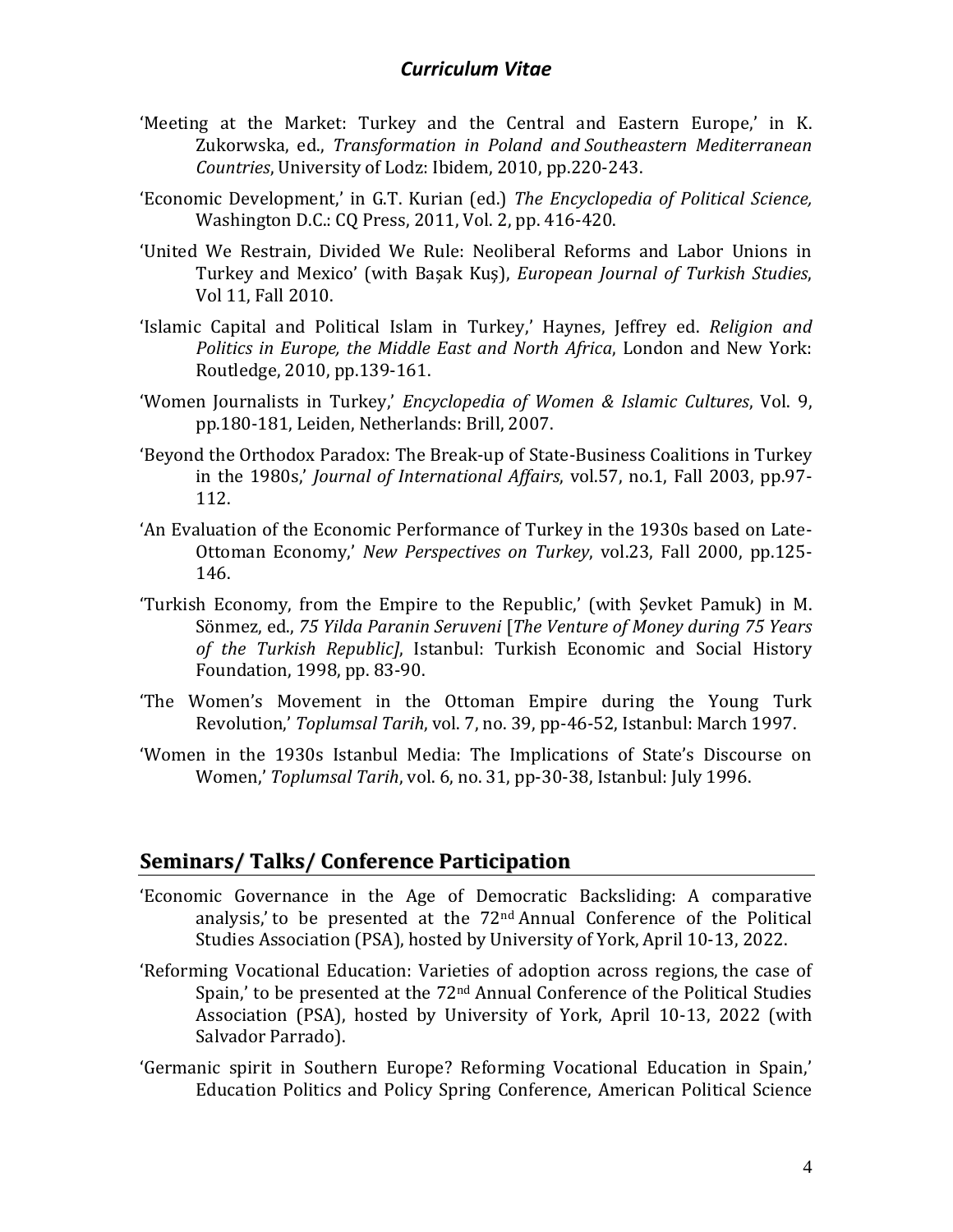Association (APSA)-Education Group, March 31-April 1, 2022 (with Salvador Parrado).

- 'Differential adoption across one nation: Vocational Education Reforms in Spain,' presented at the 117th American Political Science Association's Annual Meeting, 30/09-03/10/2021 (with Salvador Parrado).
- 'Regulatory agencies in the age of democratic backsliding: An analysis of the Turkish case,' presented at the ECPR General Conference, 30/08-03-09/2021.
- 'Democratic backsliding, de-Europeanization and transforming regulatory governance: the case of Turkey' presented at the 8th Biennial Conference, ECPR Standing Group on Regulatory Governance, University of Exeter, 24/06/2021.
- 'State capacity and health outcomes,' presented at International Studies Association 62nd Annual Convention, 6– 9/4/2021 (with Ali Fisunoglu and Kerem Yildirim).
- 'Determinants and trade-offs of preferences and choice in education, the case of Spain,' presented at the Annual Conference of the International Research Society for Public Management, 20-23/4/2021 (with Jose Rama and Salvador Parrado).
- 'De-globalization or the transformation of globalization? What is after COVID?,' talk at Beykoz University, Istanbul, 14/12/2020.
- 'The (re)rise of authoritarian social welfare: A Comparative Analysis,' presented at the workshop 'Changing Political Regime, Implications for Social Policy: Putting Turkey in Comparative Perspective,' Humbold-Universitat zu Berlin, 13/12/2019.
- 'Formation and deformation of institutions: Economic governance in Turkey' presented at the workshop 'Different Paths to Development: The Politics of New Developmentalism in Emerging Powers,' City University of London, 30/5/2019.
- 'Democratic backsliding, de-Europeanization and the transformation of economic governance' presented at the Council for European Studies' 26th International Conference of Europeanists, 20-22/6/2019.
- 'The Evolution of the Civil Service in Turkey: A Case for de-Europeanisation or debureaucratisation?' presented at the Council for European Studies' 26th International Conference of Europeanists, 20-22/6/2019 (with Salvador Parrado).
- 'Varieties of Regulatory Regimes in Social Assistance: A Comparative Glance at Brazil, Mexico and Turkey' presented at the Workshop 'Regulating for Welfare: Exploring the Regulatory Dynamics & Implications of Welfare State Governance,' the Hebrew University of Jerusalem, 14-17/5/2019 (with Salvador Parrado).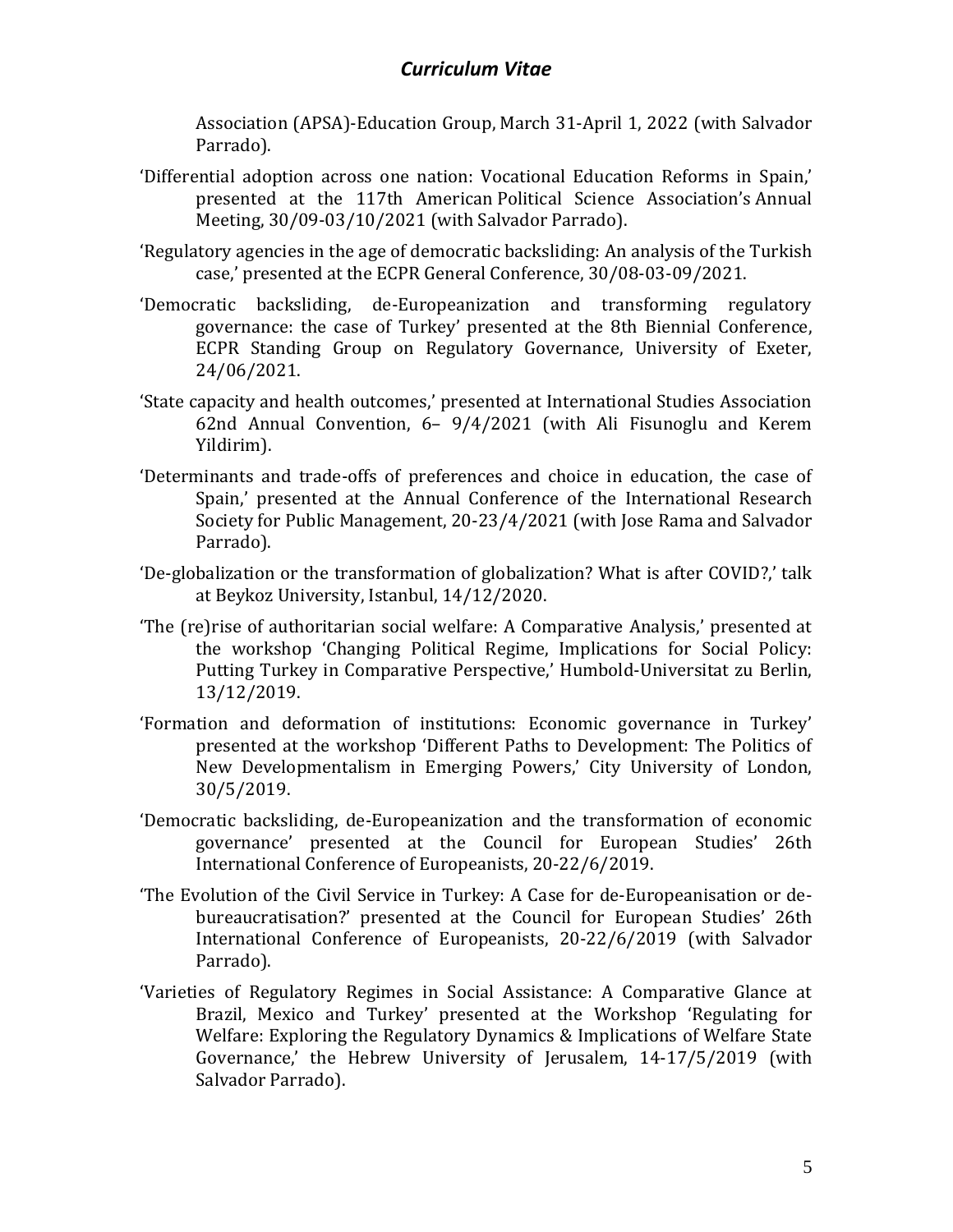- 'Veiled Political Economy of an apparent 'Culture War': Recent Education Policy Reforms in Turkey,' Annual Conference of American Political Science Association, Boston, September 2018.
- 'Regulating the social welfare regimes in the Global South,' Paper presented at the Seventh Biennial Conference of the ECPR Regulatory Governance Standing Group, July 2018, Lausanne (with Salvador Parrado)
- 'Do Political Institutions Matter? Foundations of agency independence in telecommunications across different income levels,' Paper presented at the Seventh Biennial Conference of the ECPR Regulatory Governance Standing Group, July 2018, Lausanne (with Asli Unan).
- 'The rise of a downgrading coalition: recent education reforms in Turkey,' Paper presented at the MIT-CIDE Workshop 'Political Economy of Education Reforms,' February 2017, Mexico City.
- 'The making of skill systems, A Comparative look at Mexico and Turkey,' Paper presented at the Annual Conference of REPAL (Red para el Estudio de la Economía Política de América Latina), June 2016, Boston (with Merve Sancak).
- 'External actors and domestic factors at work: the politics of skill systems,' Paper presented at the 8th European Council for Social Research on Latin America Conference, organized by the Instituto de Iberoamérica, University of Salamanca, June 2016, Salamanca (with Merve Sancak).
- 'From a rising star to a fragile market: An overview of the Turkish Economy,' Ifo Institute for Economic Research, April 2016, Munich.
- 'State-Business Alliances and Market Reforms: A comparative analysis of Mexico, Turkey and MENA countries,' Annual Conference of REPAL (Red para el Estudio de la Economía Política de América Latina), July 2015, Montevideo, Uruguay.
- 'Independent regulatory agencies in Turkey: A short-lived euphoria?' Paper presented at the Conference on Regulatory Agencies Under Challenge, Centre for Analysis of Risk and Regulation, London School of Economics and Political Science,' June 2015, London.
- 'Still a Rising Star or Trapped in Middle-Income? A comparative look at Turkish economy,' June 2015, Bruegel Institute, Brussels, Belgium.
- 'Transnational regimes and varying influences in the emerging markets: A crosssectoral analysis, the case of Turkey', Paper presented at the Fifth Biennial Conference of the ECPR Regulatory Governance Standing Group, June 2014, Barcelona.
- 'Transnational regulatory networks and emerging markets, a cross-sectoral analysis', Paper presented at the Barcelona Workshop on Global Governance, January 2014, Barcelona.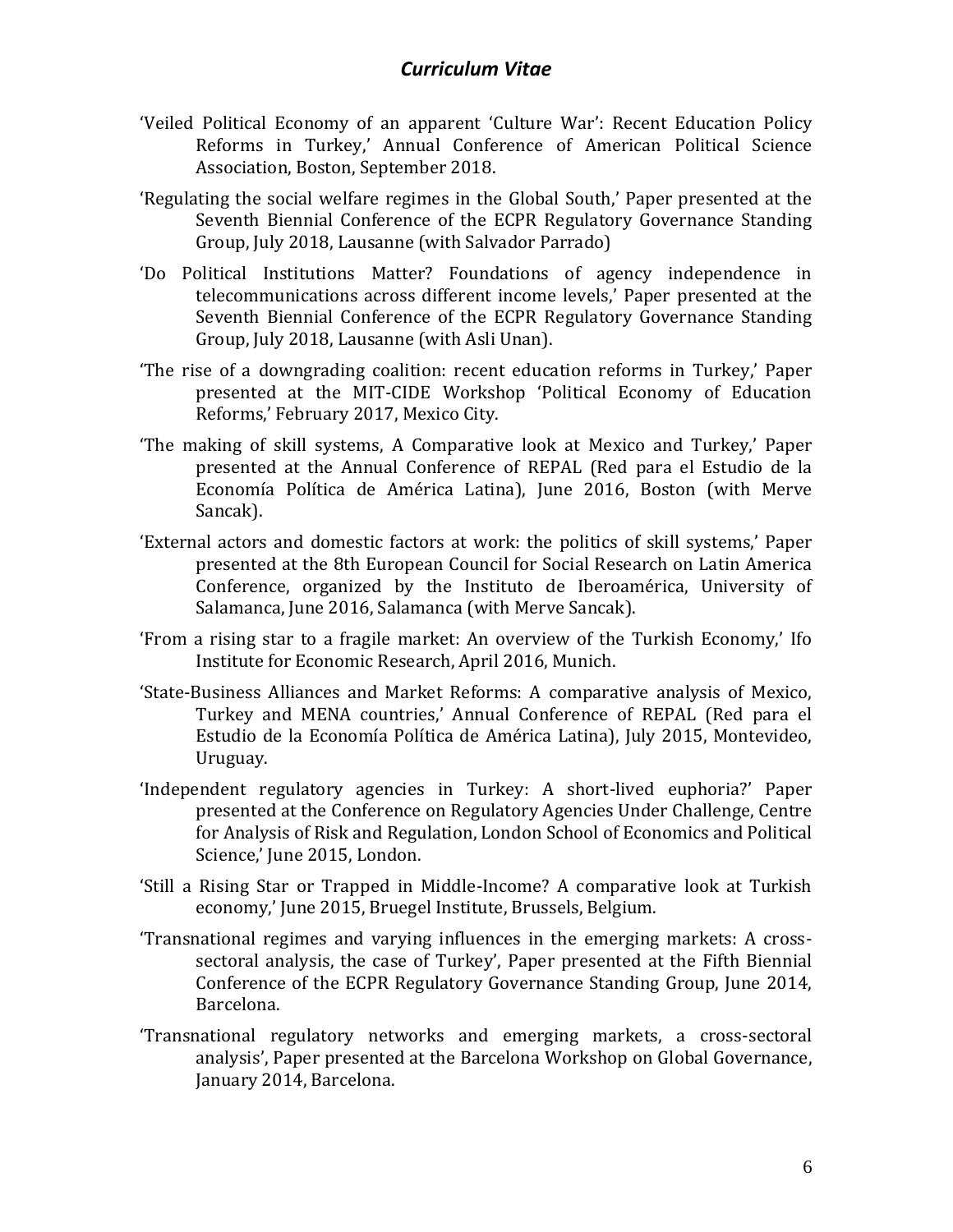- 'New developmental states and changing state capacity, the cases of Brazil, Mexico and Turkey,' Paper presented at the Conference of the Society for the Advancement of Socio-Economics, June 2013, Milan.
- 'Whose voices are heard? Consultation across sectors in emerging regulatory states,' Paper presented at the Conference of the Society for the Advancement of Socio-Economics, June 2013, Milan.
- 'Accountability across policy areas, the case of Turkey,' Paper presented at the IBEI Workshop on Accountability and Regulatory Governance, June 2013, Barcelona.
- 'Institutional capacity and governance, an analysis of independent regulatory agencies,' Paper presented at the IBEI Workshop on Transparency and Accountability of the Regulatory Agencies, July 2012, Barcelona.
- 'Varying manifestations of illiberal regulatory states,' Paper presented at the Fourth Biennial Conference of the ECPR Regulatory Governance Standing Group, June 2012, Exeter.
- 'Illiberal variety of capitalism, the case of Turkey, Paper presented at the International Workshop on 'Varieties of Capitalism in Emerging Countries,' June 2012, Istanbul.
- 'Emerging and Hybrid: the Case of Turkish Capitalism' Paper presented at the International Seminar on 'Rethinking Capitalist Development in Emerging Countries,' October 2011, Rio de Janeiro.
- 'Regulatory Enforcement Filtered: The Case of Turkey,' Paper presented at the Annual Conference of ECPR, August 2011, Reykjavik.
- 'Varieties of Regulatory States: the Case of Turkey,' Paper presented at the Conference of the Society for the Advancement of Socio-Economics, June 2011, Madrid.
- 'Europeanization Filtered: Economic Governance in Turkey,' Paper presented at the Workshop 'Faraway, So Closed, EU-Turkey,' February 2011, Berlin.
- 'Regulatory Quality, A Cross-Sectoral Analysis,' Paper presented at the Third Biennial Conference of the ECPR Regulatory Governance Standing Group, June 2010, Dublin.
- 'The Implications of the Economic Crisis for Enlargement and Neighborhood Policy: The Case of Turkey,' European Union Institute for Security Studies, Warsaw, June 2009.
- 'Is It None of Their Business? Business and Democratization in Turkey,' The Council on Middle Eastern Studies, MacMillan Center, Yale University, February 2009.
- 'Globalization, Liberalization and Domestic Politics: A Comparative Look at the Rise of PAN and AKP in Mexico and Turkey,' Paper presented at the Annual Conference of International Studies Association, New York, February 2009.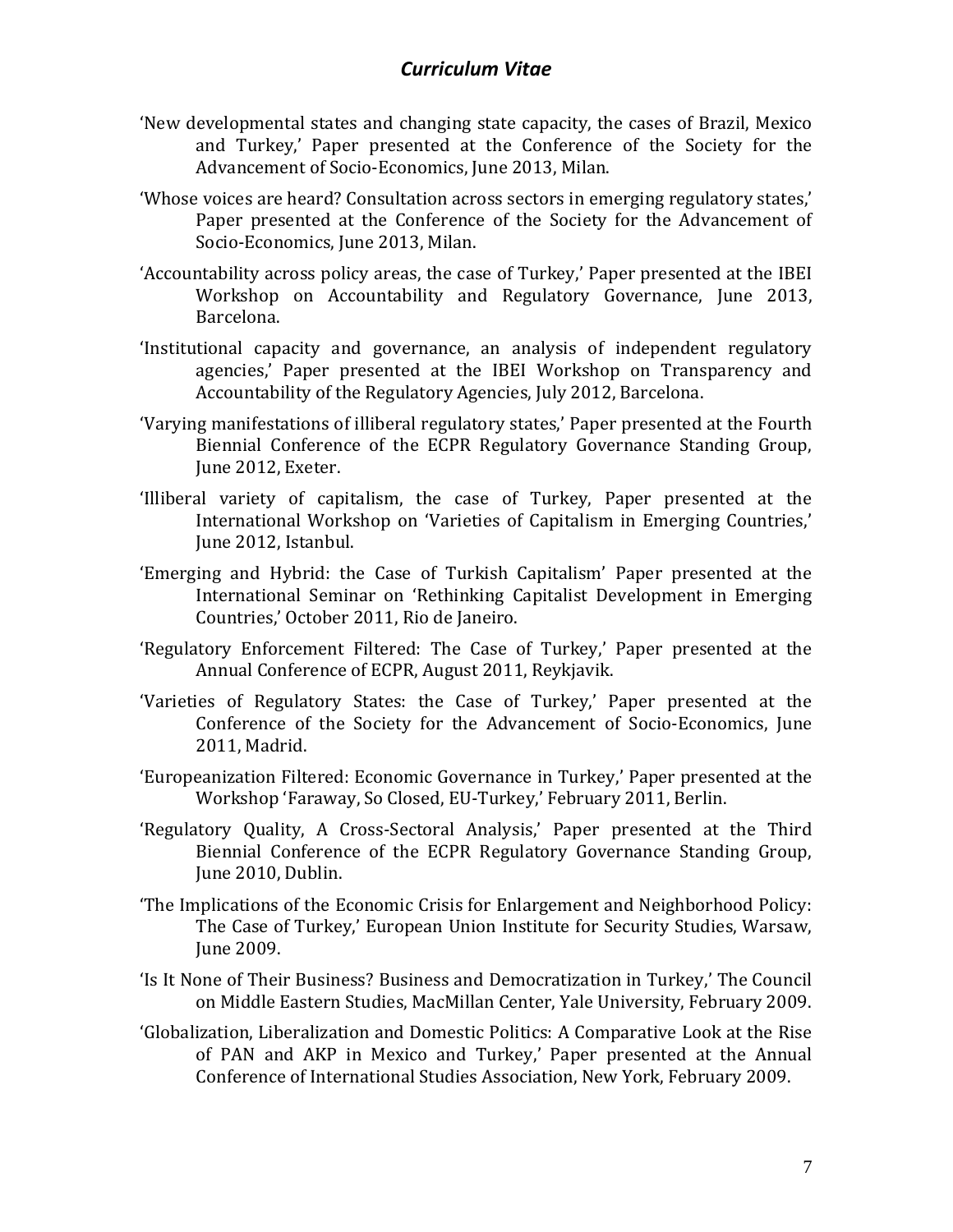- 'Islamic Capital and Political Islam,' Paper presented at the Workshop on Religion and Politics, European Consortium of Political Science Meeting, Helsinki, May 2007.
- 'Business, Europeanization and Democratization,' Paper presented at the Workshop on Policy from the Grassroots, University of Washington, February 2007.
- 'Comparative Competitiveness and Accession to the EU,' Policy paper presented at the EU Observatory Meeting, Sabancı University, Istanbul, May 2006.
- 'Institutions and Credible Commitments in Market Transitions,' Paper presented at the Seventh Mediterranean Social and Political Research Meeting, Workshop on State-Business Relations in the Middle East, Florence, March 2006.
- 'Trade Liberalization and Domestic Alliances, the Cases of Customs Union and NAFTA,' Paper presented at the International Studies Association Conference, Istanbul, August 2005.
- 'Reform Coalitions in Mexico and Turkey, Paper presented at Society for Comparative Research Graduate Retreat, Budapest, July 2005.
- 'State-Business Alliances in Mexico and Turkey within the context of Market Reforms, 1980-2000', Paper presented at the Annual Conference of Midwest Political Science Association, Chicago, April 2005.
- 'Credibility and Market Reforms, Mexico and Turkey, 1980-2000,' Paper presented at the Annual Conference of Western Political Science Association, March 2005.
- The Journalistic Discourse on Woman in 1930s' Turkey,' Paper presented at the Annual Conference of Middle East Studies Association, Washington D.C., November 2002.
- 'Questioning the Republican Discourse on Economy: Did Turkey Really Inherit Ruins from the Ottoman Empire?,' Paper presented at the Annual Conference of Middle East Studies Association, Washington D.C., November 1999.

# **Teaching Experience**

#### *Graduate courses*

- o Topics in Political Economy, Geoeconomics (UC3M)
- o Political Economy, Latin American Politics, Political Economy of Turkey, EU-Turkey Relations (Sabanci University).
- o Political Economy of Emerging Markets (Hertie School of Governance).
- o Comparative Political Economy of Market Transitions (IBEI).

#### *Undergraduate courses*

- o International Political Economy, Comparative Politics, World Politics (UC3M).
- o Political Economy of International Trade (Instituto de Empresa, Madrid).